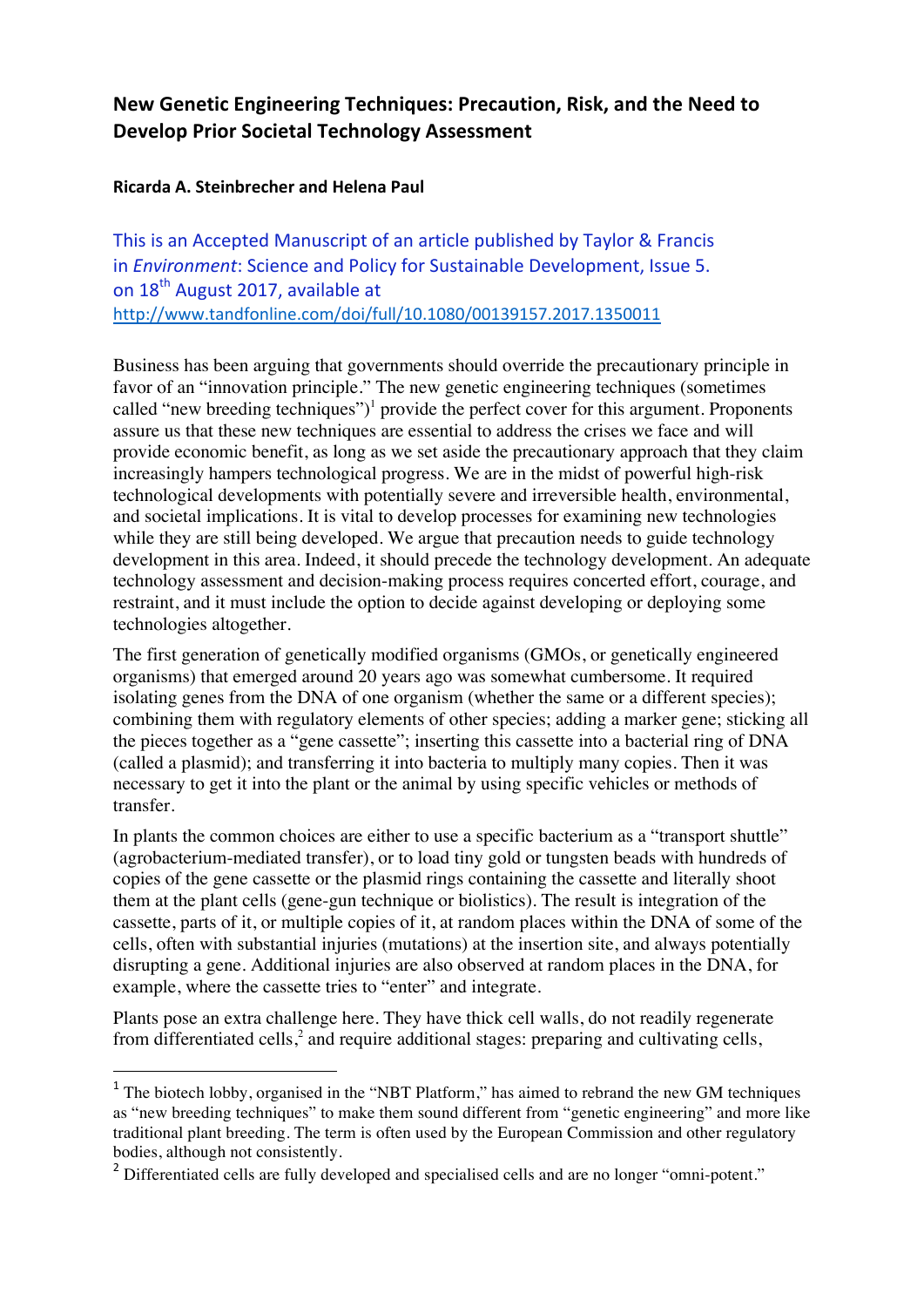ensuring de-differentiation and finally regrowing transformed cells into whole plants. Additional hormones and chemicals are required for these different stages. Such types of tissue culture are known to induce numerous mutations (injuries) in the DNA of the organism. The whole spectrum of injuries is referred to as "transformation-induced mutations."<sup>3</sup> Mutations may be large or small insertions, deletions, translocations, inversions, or replacements. All of these have been reported as a consequence of plant transformation, and the number of mutations may be in the hundreds. As detailed later, such mutations also occur with the new genetic engineering techniques.

Mutations can be neutral, bad, or even good, depending on where they occur and what the environmental circumstances are. Any mutation has the potential to have unintended effects that may be problematic, or even deleterious. Size is not a determining criterion; mutations as small as one DNA letter (a point mutation) can result in missing or malformed proteins with potentially severe consequences.<sup>4</sup> In humans, for example, a "point" mutation is enough to cause hemophilia, cystic fibrosis, or sickle-cell anemia. In the production of GMOs, there are many stages in the whole process where something unforeseen may occur. For example, the inserted DNA sequence might affect the regulation and expression of other genes in the organism, leading to unexpected effects. It is thus insufficient to only assess the intended trait (e.g., herbicide tolerance, production of insecticidal Bt toxins, or extended shelf life) for potential negative impacts on human or animal health and the environment.

This emerging understanding of potential harm led to two regulatory responses.

#### **Process-Triggered Risk Assessment**

 

The first regulatory response was the recognition that the process of genetic engineering itself can give rise to unintended changes at the DNA level. Potential negative effects can therefore not be assessed on the basis of the intended trait alone, such as herbicide tolerance, production of insecticides (e.g., Bt toxins), or nonbrowning of fruit. Instead, the DNA changes induced by the transformation processes as well as the unintended effects of the inserted DNA sequences (e.g., interfering with the regulation of the organism's own genes) must be taken into account. Thus, the trigger to initiate the risk assessment procedure has to be the process that was used to produce the organism. This means following a processtriggered approach to risk assessment on a case-by-case basis—that is, each GMO will have to be assessed separately. The international community agreed to this approach in 2000 when finalising the Cartagena Protocol on Biosafety, which is a legally binding treaty for its Parties. One hundred and seventy countries are now Parties to this protocol, while the United States and Canada (both Non- Parties) use product-triggered rather than process-triggered risk assessment. However, the new genetic engineering techniques provide industry with a fresh opportunity to push the Parties to the Protocol, especially Europe, toward product-based assessments.

<sup>&</sup>lt;sup>3</sup> A. K. Wilson, J. R. Latham, and R. A. Steinbrecher, "Transformation-Induced Mutations in Transgenic Plants: Analysis and Biosafety Implications," Biotechnology and Genetic Engineering Reviews 23 (2006): 209–37, http://econexus.info/publication/transformation-inducedmutationstransgenic-plants; A. K. Wilson, J. R. Latham and R. A. Steinbrecher, "Genome Scrambling—Myth or Reality? Transformation-Induced Mutations in Transgenic Crop Plants," EcoNexus Report, October 2004, http://econexus.info/sites/econexus/files/ENx-Genome-Scrambling-Report.pdf.  $4$  Point mutations can shut down or "knock out" the expression of a whole gene (result: no protein), change the "reading frame" of a gene (result: new or different protein), or change the instruction for

one crucial amino acid (result: destroy the function of a protein).

RA Steinbrecher & H Paul: New Genetic Engineering Techniques: Precaution, Risk, and 2 the Need to Develop Prior Societal Technology Assessment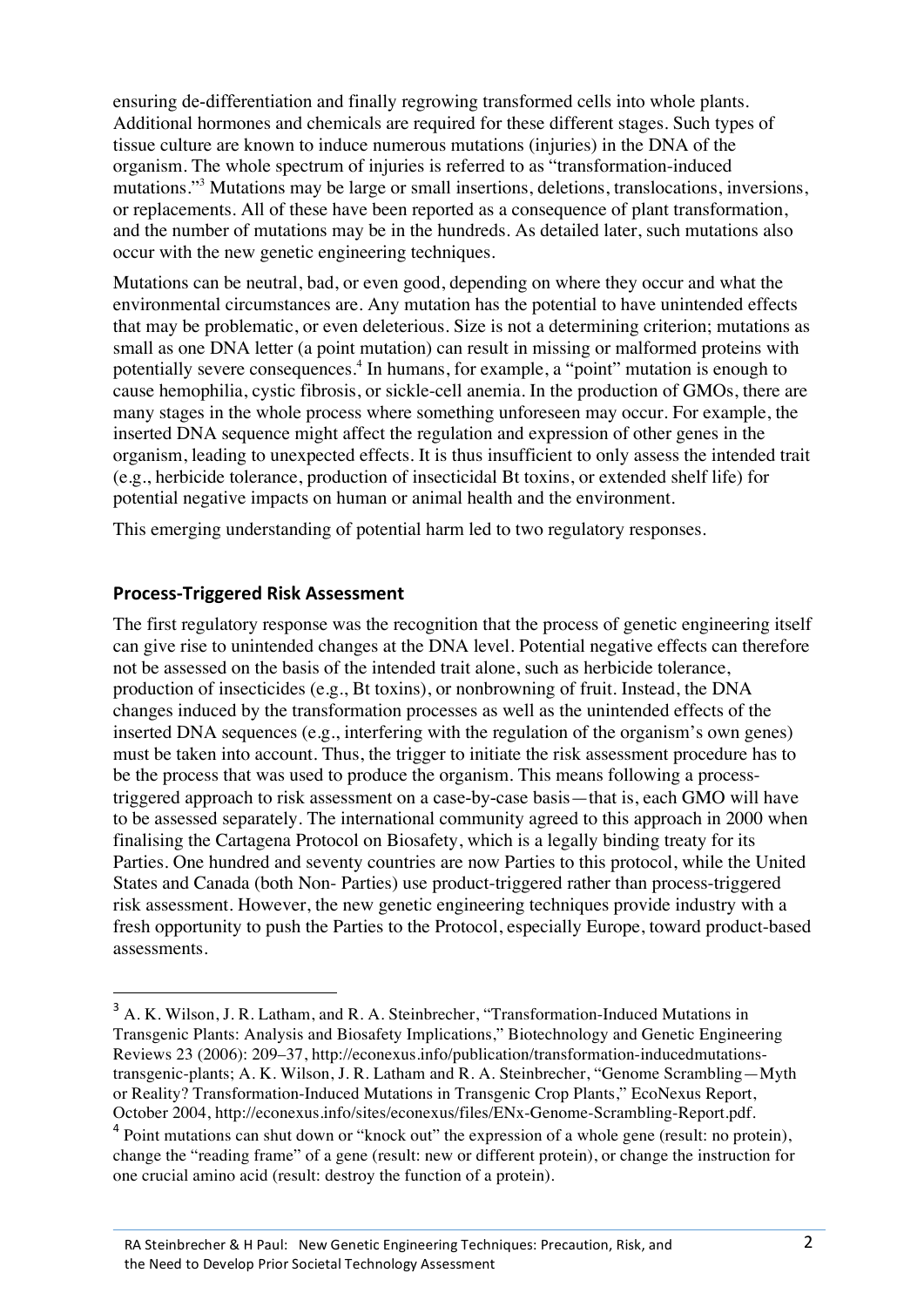## **The Precautionary Principle**

The second result was the recognition that a precautionary approach should be taken in regulating GMOs, given the uncertainties and the potentially serious negative impacts.

The precautionary principle was established in 1992 as "Principle 15" of the Rio Declaration on Environment and Development.<sup>5</sup> It basically states that where there are threats of serious or irreversible harm, lack of full scientific certainty shall not be used as a reason to postpone cost-effective measures to prevent environmental degradation. Principle 15 can be seen in close association with Principle 13, i.e. the Polluter-Pays-Principle. In this approach, responsibility and scientific knowledge and understanding, including lack thereof, are tightly interlinked.

The precautionary principle is a fundamental ingredient not only in European Union (EU) legislation but also in the Convention on Biological Diversity (CBD) and its Cartagena Protocol on Biosafety. This protocol puts the precautionary principle into operation through its substantive provisions regarding GMOs.

It is important to recall that the precautionary principle was not born out of risk aversion, but out of a history of "late lessons from early warnings." In the report of the same name<sup>6</sup> there are many cases where early indications of harm were neglected with serious consequences. One of the most graphic is that of asbestos, where the first warnings were given in 1898, with serious illness and deaths reported soon after. As asbestos was a highly successful and commercially valuable product, action was only finally taken a century later, with the United Kingdom banning its use in 1999, and Canada only doing so in 2018.

When looking at precaution in the context of GMOs, we have to remember that these organisms are living systems with the ability to self-replicate and spread their genes far and wide through pollen and seed, and thus bring additional levels of uncertainties and risk.

## **The New Genetic Engineering Techniques**

 

The genetic engineering of the 1990s enabled scientists and GMO developers to break through species and kingdom barriers that until then had kept certain traits and genes and species apart. This is not only an issue for risk assessment of the individual GMO, but should also be seen in the context of evolution and co-evolution, ecosystem functions and services, niches, and webs.

Early genetic engineering enabled scientists to take DNA from one species and insert it into the DNA of a completely different one (now called transgenesis), or to take DNA from the same or a closely related species and insert it (now called cisgenesis and intragenesis). However, the insertions were random, as discussed earlier, and the techniques were costly, slow and inefficient.

The development of new genetic engineering techniques has significantly increased the ease and speed of creating genetically modified organisms (GMOs), while costs have gone down. Scientists are able to make deeper and more complex changes to the genetic makeup of living

<sup>5</sup> http://www.un.org/documents/ga/conf151/aconf 15126-1annex1.htm.

<sup>6</sup> EEA, Late Lessons From Early Warnings: The Precautionary Principle 1896–2000, Environmental Issues Report No 22, European Environmental Agency (Copenhagen 2001) http://www.eea.europa.eu/publications/environmental\_issue\_report\_2001\_22.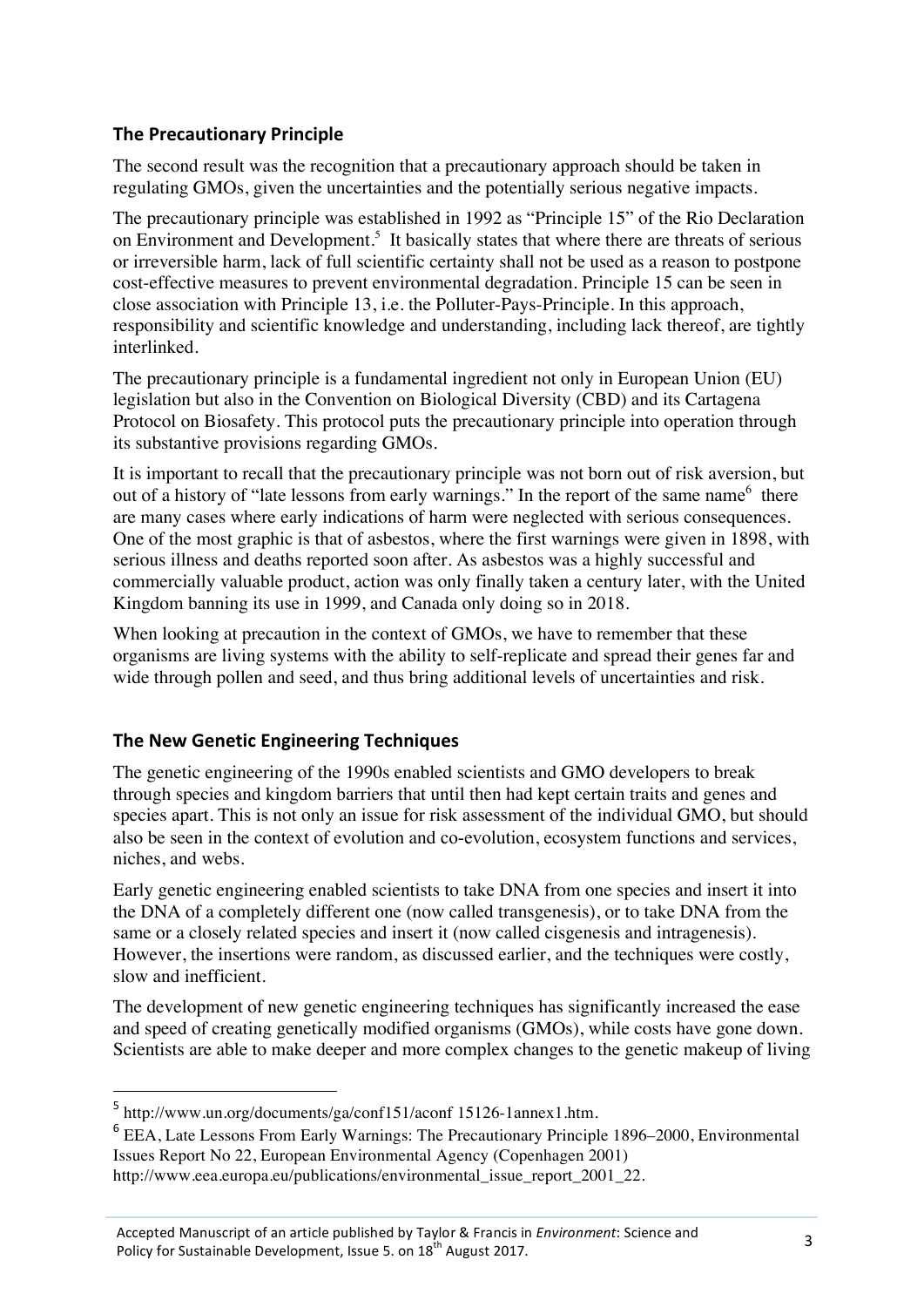organisms. DNA can be rapidly sequenced, and DNA strands can easily be synthesised, often taking digital sequence instructions directly from the internet. This has led to the emergence of two new fields of genetic engineering that overlap with each other: synthetic biology (or synbio) and the so-called new breeding techniques (NBTs). In most cases both involve the use of old-style genetic engineering, but they also go much further.<sup>7</sup>

Clearly new and common to both is the genome-editing tool CRISPR/Cas, which is basically a set of molecular gene scissors designed to cut DNA strands at chosen recognition sites. (The "CRISPR" part is an  $RNA<sup>8</sup>$  strand responsible for finding the target DNA; it is attached to the Cas protein, which cuts through the DNA once docked to the target site.) When cut, the cell's own DNA repair system will attempt to stick the severed strands back together again, usually losing, adding, or altering a few letters in the process, thus creating small mutations at the target site. The CRISPR/Cas technique is comparatively cheap, easy, and fast and is therefore attractive to many researchers for altering the DNA at specific sites of interest.

Yet again there are unintended effects. At times the DNA scissors will cut off-target, potentially disrupting other genes or changing their levels of expression, resulting in missing or malformed proteins or even new proteins, or altering the function of a protein.

Off-target mutations, mostly identified in areas that have similarities (homologies) to the target sequence, have repeatedly been reported by researchers. In fact, researchers have developed an assumption that off-target effects will only occur at DNA sites that are similar to the target site, and that these mutations will be small insertions or deletions (termed "indels"). Researchers have developed algorithms based on the genome sequence of an organism to predict the likely off-target sites, which are commonly the only sites checked for unintended mutations. However, the calls for whole genome sequencing (WGS) to prove rather than simply assume that there are no off-target effects, are becoming louder. A recent paper has sent alarm signals. Whole genome sequencing of mice treated with CRISPR/Cas found hundreds of mutations outside the predicted areas of sequence similarities, and the authors suggest that CRISPR/Cas may be responsible for these.<sup>9</sup> The publishers of the article have been requested to retract it for reaching the wrong conclusions after the stock of two companies working with CRISPR/ Cas9 fell as a result of its publication. However, whatever the merits of the research, the authors were right to criticise the reliance on algorithms to minimise checking for mutations, and to look at the whole genome. Rather than trying to silence unwelcome outcomes, such research needs to be repeated and enlarged. If CRISPR/Cas9 is to be widely used, we had better know its side effects, and use whole genome sequencing to run the tests.

The on-target changes, that is, the intended changes, may also have unintended or unexpected effects, as high-lighted by Doudna, one of the developers of the technique.<sup>10</sup>

Finally, there are a number of ways to get the pre-designed and pre-programmed scissors into the cell. Usually the cell will have to produce the scissors itself and the instructions need to

<sup>7</sup> See also H. Paul, E. Buecking, and R. A. Steinbrecher, " 'New Breeding Techniques' and Synthetic Biology— Genetic Engineering by Another Name," The Ecologist, April 4, 2017.

<sup>&</sup>lt;sup>8</sup> RNA: a nucleic acid found in all cells, similar to DNA but single stranded, mostly involved in the production of proteins.

<sup>9</sup> K. A. Schaefer et al., "Unexpected Mutations After CRISPR–Cas9 Editing In Vivo," Nature Methods 14, no. 6 (2017): 547–48. doi:10.1038/nmeth.4293; see also https://phys.org/news/2017-05 crispr-gene-hundredsunintended-mutations.html.

<sup>&</sup>lt;sup>10</sup> D. Baltimore et al., "A Prudent Path Forward for Genomic Engineering and Germline Gene Modification." Science 348 (2015): 36–38.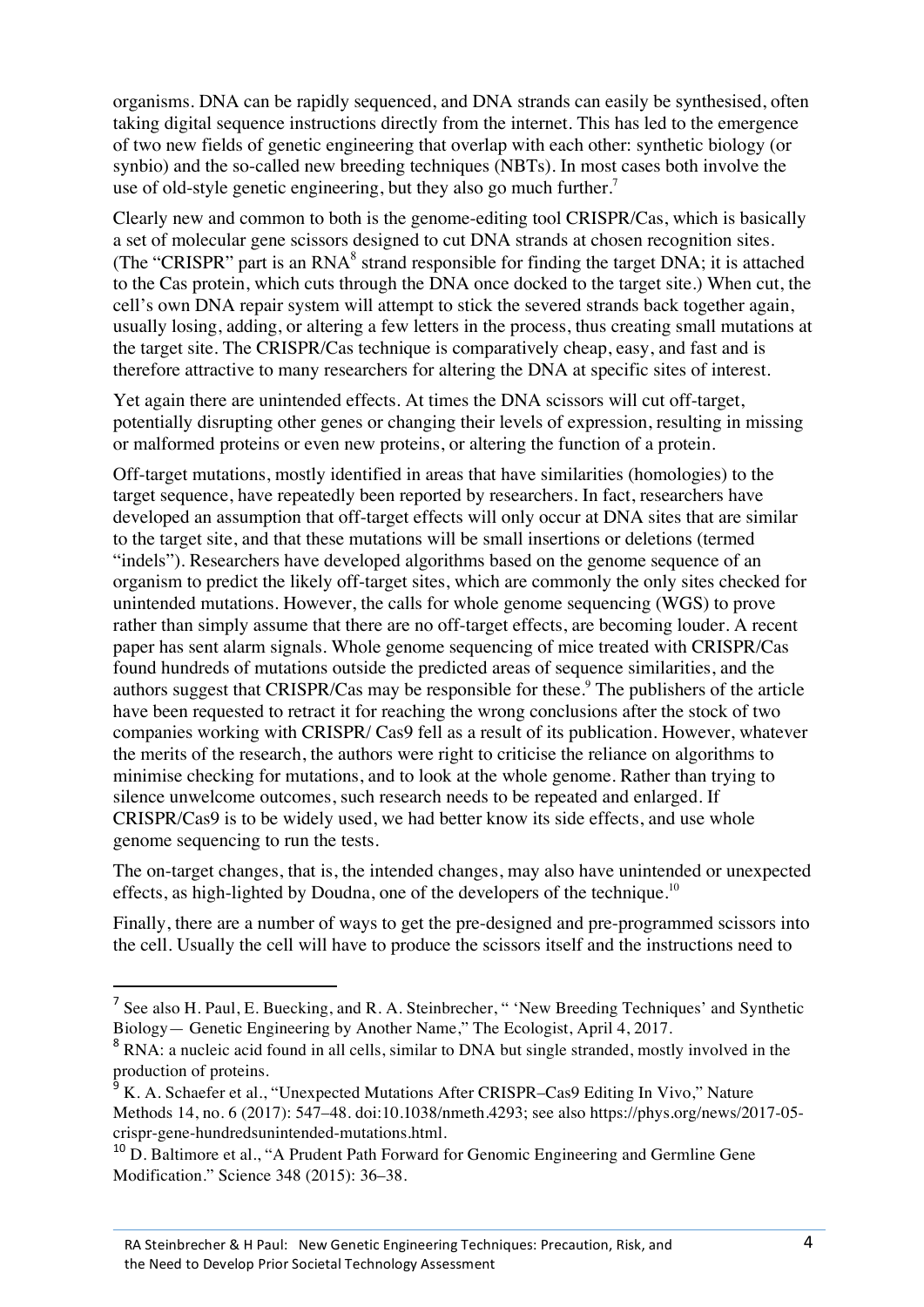be inserted via a DNA "gene cassette" on a plasmid ring. Thus, it is still often necessary to use tissue culture and gene cassette delivery systems, likely giving rise to the aforementioned process-triggered "transformation-induced mutations."

#### **Technical Potentials of the New Techniques**

Genome editing tools can be used for three different outcomes: gene disruption, gene correction or alteration, and gene addition.

Gene disruptions (often called "knock-outs") and small random mutations at predetermined sites are easily done with CRISPR/Cas. The next two levels are increasingly difficult, especially the third, the insertion of longer DNA sequences into a predetermined place. New designs of gene scissors are being tried that may be more effective for inserting genes, such as CRISPR/Cpf1. It is still far from certain, however, that such genetic modifications can readily be achieved, especially in plants.

It is also important to remember that CRISPR can be used repeatedly, targeting a number of genes one after the other or in parallel. By disrupting a number of different genes there is the potential to alter or eliminate whole functions or functional pathways, thus changing an organism profoundly. This depth of interference means it becomes an application of synthetic biology, with additional sets of risks and questions.

Synthetic biology<sup>11</sup> (synbio) frequently aims to remodel metabolic pathways, the specific chemical processes occurring within a cell. This can lead to very different or almost new organisms. Several synbio projects aim to redesign microorganisms, for example, for the production of transport fuels, plastics, chemicals, or fragrances. The frequent automation of synbio procedures makes it possible to produce thousands of slight variations on a vast number of individuals of one species almost simultaneously. The sheer volume and mechanisation of the process distinguishes it from old-style genetic engineering, but fundamentally it is still genetic engineering.

#### **Gene Drives**

 

The newest technical development is that of gene drives, a technology designed to eradicate whole populations or entire species, to alter and engineer ecosystems and spread altered genes and traits with unprecedented speed. The idea is actually some 50 years old, but it is the arrival of CRISPR/Cas that has provided the technical capacity to put it into practice.

In 2014 it was still a theory, with Esvelt— one of its developers—warning that this technology urgently required wide societal and safety discussion and deliberation.<sup>12</sup> Only one

<sup>&</sup>lt;sup>11</sup> "Synthetic biology is a further development and new dimension of modern biotechnology that combines science, technology and engineering to facilitate and accelerate the understanding, design, redesign, manufacture and/or modification of genetic materials, living organisms and biological systems." This text was prepared by the CBD AHTEG on Synthetic Biology in September 2015 as an operational definition, and the CBD decided at COP-13 it considers the text useful as a starting point for the purpose of facilitating scientific and technical deliberations under the convention and its protocols. https://bch.cbd.int/synbio/.

<sup>&</sup>lt;sup>12</sup> K. M. Esvelt, A. L. Smidler, F. Catteruccia, and G. M. Church, "Concerning RNA-Guided Gene Drives for the Alteration of Wild Populations," eLife July 17 (2014): 3. pii: e03401. doi:10.7554/eLife.03401.

Accepted Manuscript of an article published by Taylor & Francis in *Environment*: Science and Policy for Sustainable Development, Issue 5, on  $18<sup>th</sup>$  August 2017.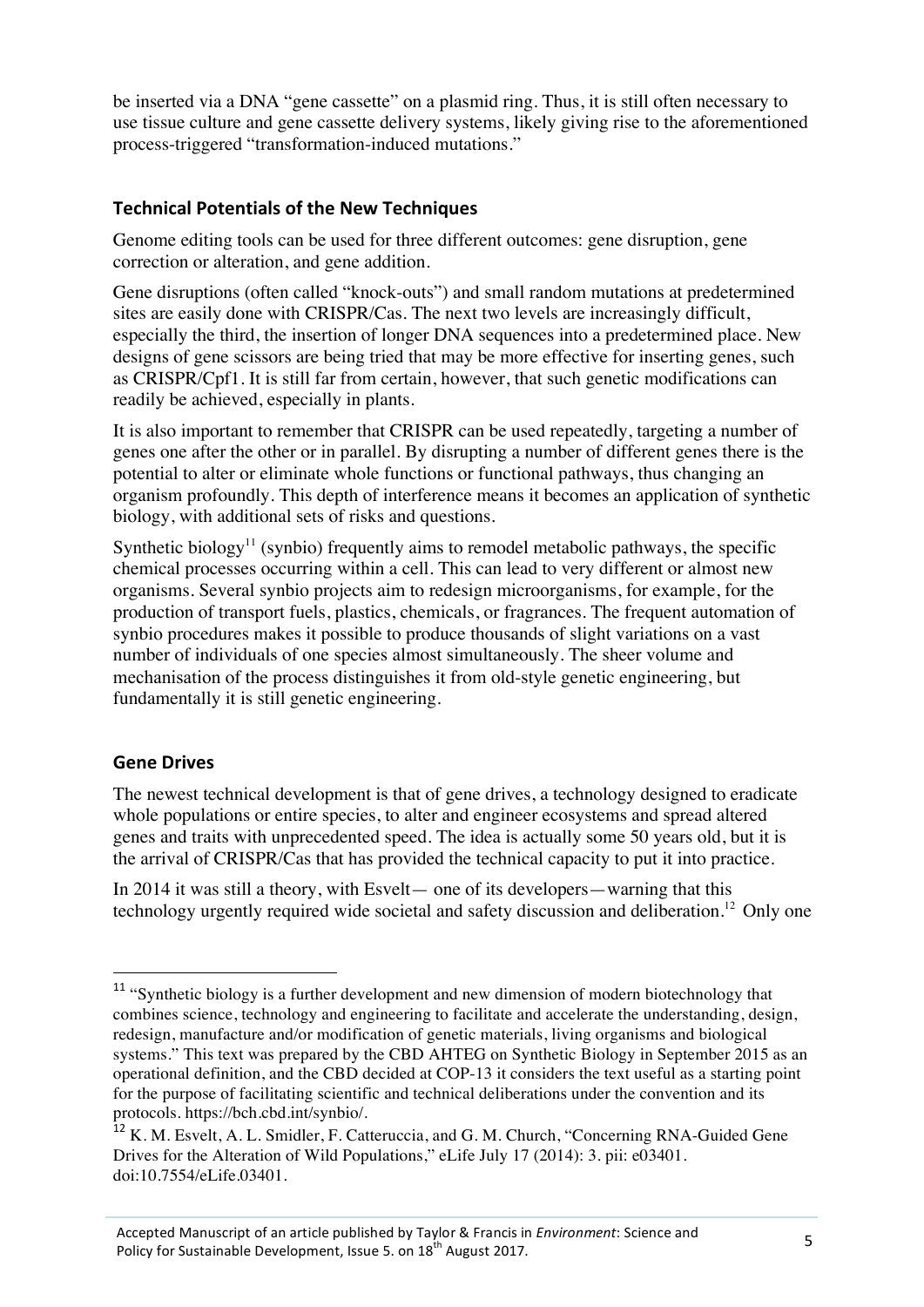year later, research papers started to appear detailing the first functioning gene drives for yeast, fruit flies, and mosquitoes.

Gene drives are designed to override the Mendelian 50:50 rule of inheritance, where any gene of a parent has a 50% chance to be passed on to the next generation. As a result, the designated gene or trait, for example, female sterility, has an almost 100% chance of being passed on to every member of the next generation, thus rapidly spreading through a population.

Suggested applications range from agricultural uses—making weeds that have become resistant to herbicides susceptible again; eliminating agricultural pests, such as the invasive Palmer amaranth, or fruit flies in California damaging soft fruit—to conservation uses, for example, to eradicate invasive mice that endanger bird species on islands. Anything that reproduces sexually is a potential target for gene drive applications, from mosquitoes carrying pathogens to carp species invading new ecosystems.<sup>13</sup>

The ability to release a gene drive organism with the intention to alter or eradicate a wild population or a whole species provides a very powerful tool. It has the potential to alter whole ecosystems and their functions and services.

No species live in isolation; all are part of the various networks and food webs that make up an ecosystem. What is an alien invasive species or a pest in one context may be an integral part of ecosystem functions and services in another context. It is particularly important to fully and thoroughly assess gene drives because they are not designed for contained use in laboratories or factories; they are intended to spread through ecosystems.

In order to fully understand and predict the consequences of the release of a gene drive organism, we would need to appreciate the role this organism (species) has in different ecosystems, habitats, and environments. We also need to understand what cascade effects could result from altering this species or taking it out of the web of life.

At present, we do not have the knowledge or the capacity to address these issues or predict the outcomes of intentional or accidental release. As such, no releases—intentional or accidental— should take place until we can ascertain the consequences. The risks are too high. We need to apply the precautionary principle and agree to a moratorium to give us the time to perform all the necessary tasks and debates and establish the necessary rules and procedures of international governance.

#### **The Importance of Precaution in Risk Assessments**

 

Precaution requires us to take broader perspectives and avoid too narrow a focus. In this issue, Anne Chapman covers both the ethics and the politics of this theme. When assessing risks, it is essential to look at both direct and indirect effects. As first-generation GMOs already showed, the trait of herbicide tolerance can have profound impacts on the environment, human health, biodiversity, and socioeconomic conditions. The herbicide spraying regimes as practiced in the large RR-soy monocultures in South America have led to severe negative impacts, with medical doctors reporting increased rates of cancer and birth

<sup>&</sup>lt;sup>13</sup> The National Academies of Sciences (USA), Gene Drives on the Horizon: Advancing Science, Navigating Uncertainty, and Aligning Research with Public Values, report (Washington, DC: 2016), http://www.nap. edu/23405.

RA Steinbrecher & H Paul: New Genetic Engineering Techniques: Precaution, Risk, and 6 the Need to Develop Prior Societal Technology Assessment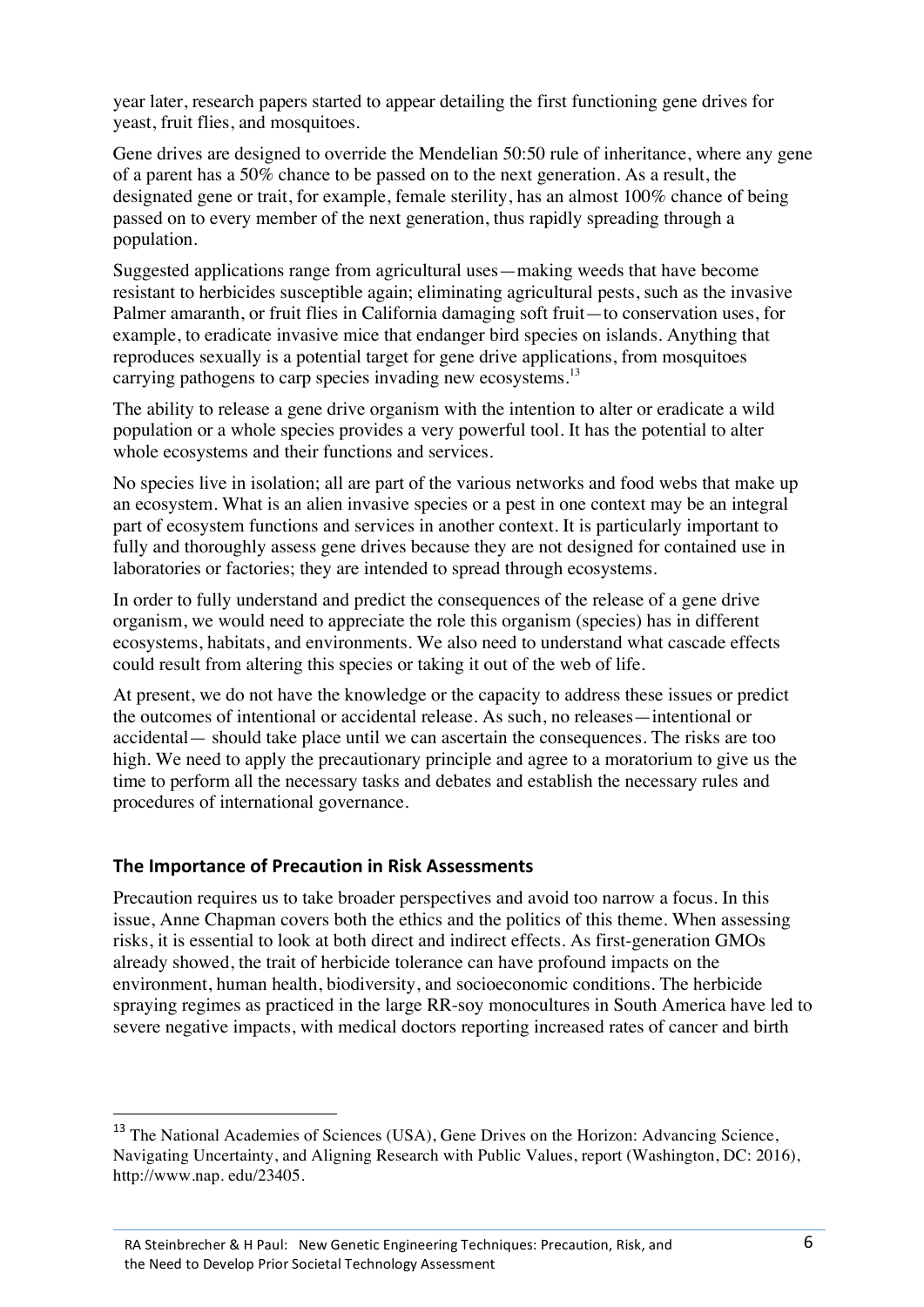defects in affected areas.<sup>14</sup> Indirect effects may involve anything from health impacts or biodiversity loss due to repeated applications of herbicides, the manifestation of secondary pests, or changes in agricultural practices, to loss of genetic diversity and further intensification of monocultures. They may relate to loss of soil and soil fertility, soil compaction, depletion of water, and loss of resilience.

One of the biggest issues with the new technologies is that they claim to be able to solve problems without taking into account environmental implications, biological and ecological limitations, or societal context. The approaches taken are increasingly linear. Real solutions should involve system approaches that attempt to strengthen resilience in agricultural systems, increase buffer capacity and biodiversity, build up soil fertility, create and maintain microclimates, and build systems that minimise occurrence and impacts of floods, erosion, drought, or heat. There are integrated approaches that can do this, but these are not the new techniques under discussion here. (See, for example, the IAASTD report<sup>15</sup> and IPES-Food report. 16)

## **Increasing Pressure to Set Aside the Precautionary Principle**

The multiple ecological and social crises we face (climate change, environmental destruction, loss of biodiversity, social injustice) are being used to pressure governments and move public opinion to support innovations such as the new genetic engineering techniques, including gene drives. It is claimed that these crises demand that we take greater risks, because whatever might go wrong with the technologies will be minor by comparison with the multiple threats of rapid climate change, rampant vector-borne diseases, and famine. We are also told that we need to develop yet another layer of technologies to deal with these crises, rather than addressing the actual causes. This means that hostility to the precautionary principle is being cultivated just as new techniques are emerging with the power to make deeper and wider changes to living organisms than we have ever seen. This has very dangerous social and environmental implications.

## **Precaution Versus an Emerging Innovation Principle**

 

Impatient with regulation, some governments and corporations argue that the precautionary principle hampers innovation and the economic progress assumed to accompany it. They want regulation and precaution to be "balanced" against a so-called "innovation principle." Twelve chief executive officers (CEOs) of major multinational companies, including Bayer, BASF, Dow AgroSciences, E.I. du Pont de Nemours, and Novartis, signed a letter in October

<sup>&</sup>lt;sup>14</sup> M. Vazquez, E. Maturano, A. Etchegoyen, F. Difilippo, and B. Maclean, "Association Between Cancer and Environmental Exposure to Glyphosate," International Journal of Clinical Medicine 8 (2017): 73–85. doi:10.4236/ijcm.2017.82007. Declaration of the 3rd National Congress of Physicians in the Crop-Sprayed Towns, Faculty of Medicine, University of Buenos Aires, Buenos Aires, Argentina, October 17, 2015, http://reduas.com.ar/ declaration-of-the-3rd-national-congress-ofphysiciansin-the-crop-sprayed-towns/#more-1541.

<sup>&</sup>lt;sup>15</sup> IAASTD, Agriculture at a Crossroads, International Assessment of Agricultural Knowledge, Science and Technology for Development. Global Report: 2009,

http://www.fao.org/fileadmin/templates/est/Investment/Agriculture\_at\_a\_Crossroads\_Global\_Report\_ IAASTD. pdf.

<sup>&</sup>lt;sup>16</sup> IPES-Food, From Uniformity to Diversity: A Paradigm Shift From Industrial Agriculture to Diversified Agroecological Systems, International Panel of Experts on Sustainable Food Systems, 2016, http://www.ipes-food.org/images/Reports/UniformityToDiversity\_FullReport.pdf.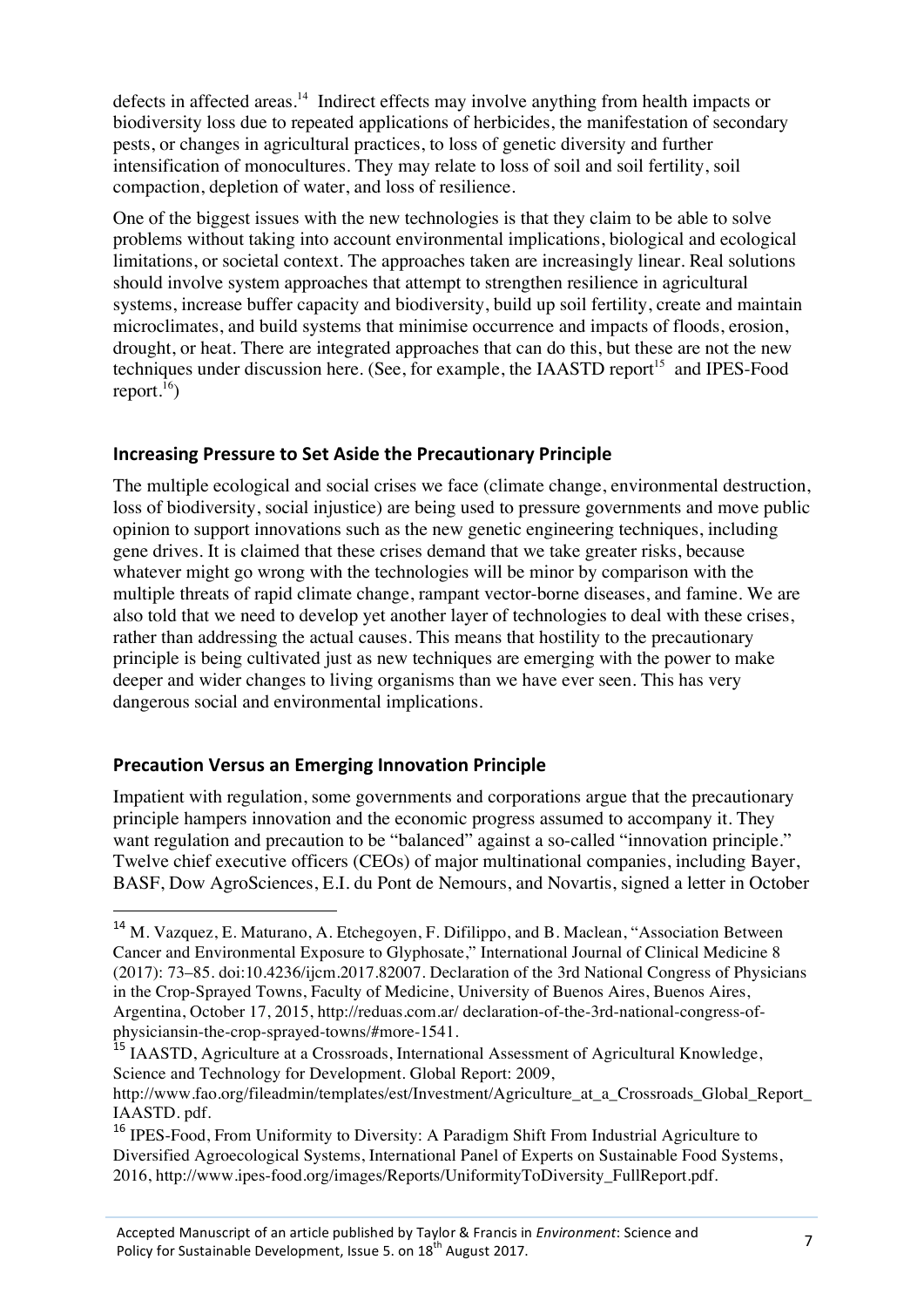2013 to the presidents of the three EU institutions proposing adoption of the innovation principle.17 They regard this as necessary due to the "negative impact of developments in risk management and regulatory policy on the innovation environment in Europe." They request that "whenever policy or regulatory decisions are under consideration, the impact on innovation should also be fully assessed and addressed."18

This effectively means that they are asking for real risks to be evaluated in balance with possible future benefits. The innovation principle is presented by Business Europe, the European Risk Forum, and the European Roundtable of Industrialists as necessary to attract investment and to ensure that Europe does not fall behind in innovation.<sup>19</sup> However, the effect of applying it would be increased freedom to release new and old products on the market as rapidly as possible. It is not clear how it would be put into practice, but for industry it is yet another instrument to combat unwelcome rules or decisions.

#### **Resistance to Precaution at the International Level**

As noted in the preceding, there is growing resistance to the application of the precautionary principle at the international level, from states such as the United Kingdom, the United States, and Brazil, as well as groups such as the International Chamber of Commerce (ICC), the Biotechnology Industry Organisation (BIO), the Public Research and Regulation Initiative<sup>20</sup> (PRRI), and the European Risk Forum (ERF). At the last meeting of the Parties to the Cartagena Protocol on Biosafety, this resistance showed itself in a new level of aggression from promoters of genetic modification (GM) and new genetic engineering (GE) techniques with serious consequences for a key international regulatory initiative. The Ad Hoc Technical Expert Group on Risk Assessment and Risk Management, which was a critical part of the process to examine new GM techniques, was actually closed down, while its Guidance on Risk Assessment of Living Modified Organisms<sup>21</sup> came under severe criticism for being too precautionary. This has serious implications for the application of precaution and the obligations of states under the Cartagena Protocol to adequately assess the risks of GMOs.

ert\_innovation\_principle\_joint\_statement. pdf.

<sup>&</sup>lt;sup>17</sup> Claude Juncker, on the Innovation Principle, November 4, 2014,

http://www.riskforum.eu/uploads/2/5/7/1/25710097/innovation\_principle\_letter\_4\_nov.pdf.

<sup>&</sup>lt;sup>18</sup> European Risk Forum (ERF), The Innovation Principle: Question & Answers, March 5, 2015, File: Innovation Principle Q&A, http://www.riskforum.eu/ innovation-principle.html

<sup>(</sup>http://www.riskforum.eu/uploads/2/5/7/1/25710097/innovation\_principle\_q&a\_5\_march\_2015.pdf).

<sup>&</sup>lt;sup>19</sup> BUSINESSEUROPE, the European Risk Forum and the European Round Table of Industrialists: Better Framework for Innovation—Fuelling EU Policies with an Innovation Principle, Joint Statement 2015, http://www.riskforum.eu/innovation-principle.html &

http://www.riskforum.eu/uploads/2/5/7/1/25710097/business europe-erf-

<sup>&</sup>lt;sup>20</sup> Corporate Europe Observatory, "How Public Are the Public Research Lobbyists of PRRI?", Briefing for CBD COP/MOP (Bonn, Germany, 2008),

https://corporateeurope.org/sites/default/files/sites/default/files/resource/prri.pdf.

<sup>&</sup>lt;sup>21</sup> Secretariat of the Convention on Biological Diversity, "Guidance on Risk Assessment of Living Modified Organisms and Monitoring in the Context of Risk Assessment," Biosafety Technical Series 04 (December 2016).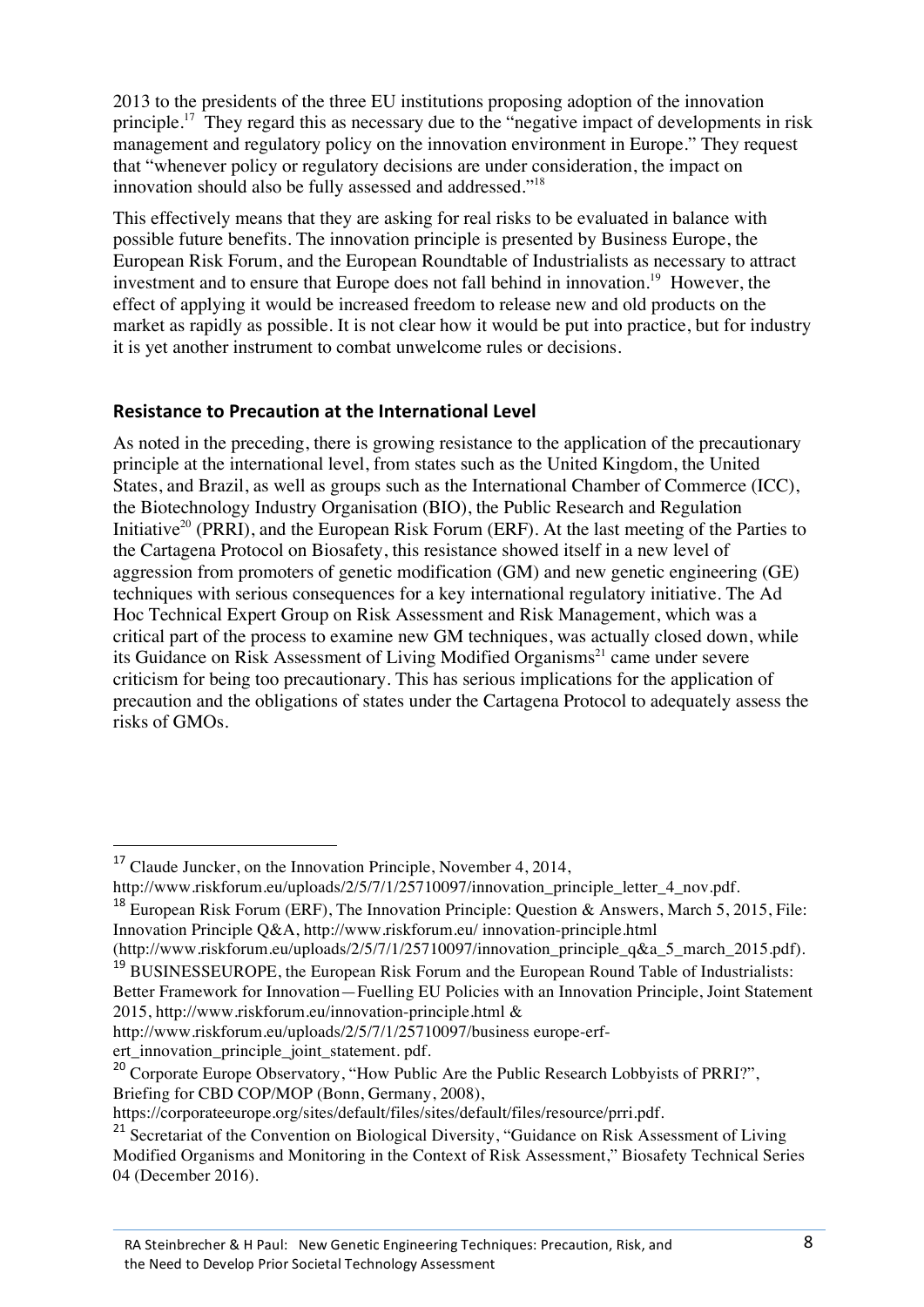# **Beginning a Process of Prior Societal Assessment of New Technologies**

## **The Precautionary Principle: Assessing Potential Harm Before Technologies Are Fully Developed or Deployed**

"The more people get to know about GM the more certain they become that no one knows enough."<sup>22</sup>

It seems inevitable that human beings will continue to increase their technical capacity to intervene in natural systems and to alter them. However, as technologies become more powerful, does society have the means and tools to make wise decisions about whether and how to use them, and how to control their development and deployment by corporations? We would argue that it currently does not. We therefore need to find a way of examining emerging technologies to assess their potential for harm before they are fully developed or deployed. This requires a process based on precaution and work with a wide range of people including scientists, sociologists, philosophers, politicians, and the general public. It is particularly important to consult with Indigenous Peoples and local communities who have their own knowledge systems and cultural references.

In the United Kingdom, there have been two societal dialogues on the regulation of these new technologies, the GM Nation debate in 2003 on genetic engineering<sup>23</sup> and the Synthetic Biology Dialogue in 2009–2010.<sup>24</sup> The first involved discussions between self-selected members of the public and specialist critics and proponents of GM and revealed a clear desire for "impartial, worldwide regulation." The second showed that the members of the public (as represented by a group carefully selected to have as few biases as possible, even excluding members of any environmental NGOs) were skeptical about the promises made for synthetic biology. Many of them also wanted global regulation, while recognising that this would be a challenge to achieve.

## **Is Humanity Capable of Deciding Not To Use a New Technology?**

We argue that all major new technologies need continuous broad societal assessment and that this should become the norm as technologies increase their potential to effect major changes in every area of human life and life on this planet. A true precautionary technology assessment process requires concerted effort, courage, and restraint, including considering not using certain applications or strictly limiting their use. One major precedent was the decision to adopt a moratorium on field and commercial releases of genetic use restriction technologies (GURTS) or terminator technology in 2000 at the CBD, reaffirmed in 2006.

gov.uk/20100419143353/http:/www.aebc.gov.uk/aebc/reports/gmnationreportfinal.pdf.

<sup>&</sup>lt;sup>22</sup> UK Department of Trade and Industry, GM Nation? The Findings of the Public Debate (London, UK, September 2003), http://webarchive.nationalarchives.

<sup>&</sup>lt;sup>23</sup> UK Department of Trade and Industry, note 22; also see R. Grove-White, P. Macnaghten, S. Mayer, and B. Wynne, Uncertain World: Genetically Modified Organisms, Food and Public Attitudes in Britain (Lancaster, UK: Lancaster University, Centre for the Study of Environmental Change, 1997); R. Grove-White, P. Macnaghten, and B. Wynne, Wising Up: The Public and New Technologies (Lancaster, UK: Lancaster University, Centre for the Study of Environmental Change, 2000), http://www.lancaster.ac.uk/fass/centres/csec/docs/wising\_upmac naghten.pdf.

<sup>&</sup>lt;sup>24</sup> BBSRC, Synthetic Biology Dialogue, Biotechnology and Biological Sciences Research Council, the Engineering and Physical Sciences Research Council (EPSRC), with support of the Department for Business, Innovation and Skills, Sciencewise programme (London, UK, 2010), http://www.bbsrc.ac.uk/documents/1006-synthetic-biology-dialogue-pdf/.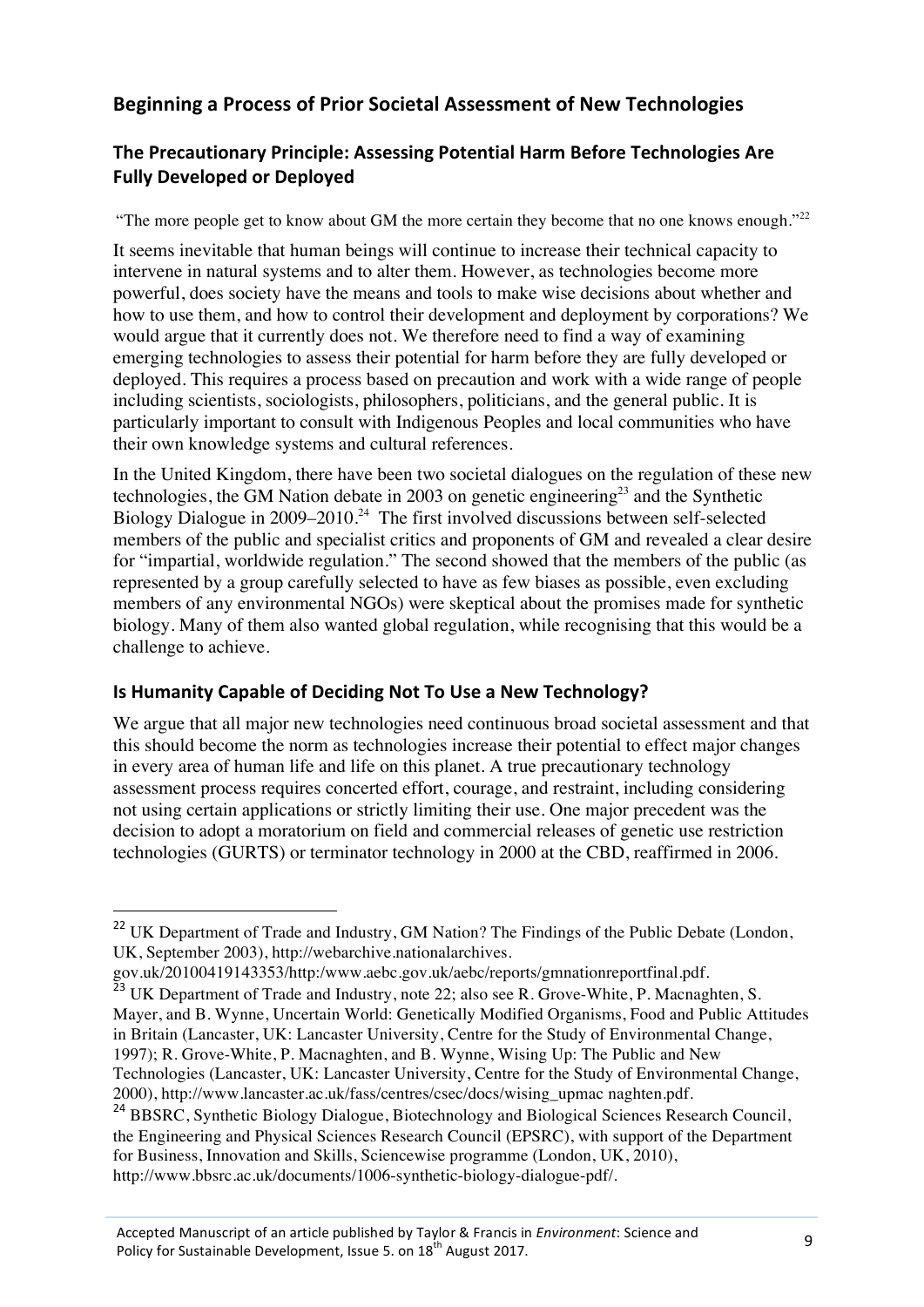Such moratorium decisions need to be global, and taken at the United Nations level, to be effective.

### **Questions and Values Related to New GE Techniques and Precaution**

The advent of new genetic engineering techniques provides us with another opportunity to discuss technology assessment and advocate for the precautionary principle into the future. If society is to carry out a meaningful assessment of the new genetic engineering techniques, we must decide what questions to ask. Some of these are broad philosophical and ethical questions about the relationship between human beings and other life forms. For example, what is the effect on our values and ethics if we believe that we can freely alter and even eliminate other living things to suit our own essentially short-term interests? By reducing other life forms to digital sequences, do we remove any sense that they have an intrinsic value? Considering how profoundly we depend on ecological systems that we do not yet understand in any detail, is it ethical or scientifically valid to intervene in those systems by intentionally changing or eliminating species and organisms? Two questions asked by participants in the U.K. synbio dialogue are important here: What sort of technology is produced when you are respectful or mindful of nature? What are the consequences of seeing life as nothing more than parts to be assembled?

When it comes to practical questions for the technology assessment process we need, the National Academy of Sciences has published a paper that suggests a number about gene drives:

*Will applications of gene drives be safe? Will they be effective? Will they have unintended consequences for the environment or public health? Do we know enough to release genedrive modified organisms into the wild? Is using a gene drive to suppress or eliminate a pest species a good idea? What can scientists do to reduce risks to humans, other organisms, and the environment? How do we decide where gene-drive modified organisms might get released? What should governments do? Who gets to decide?<sup>25</sup>*

The last question is central: All of society should be involved in making these crucial decisions. This must include voices from different cultures, Indigenous Peoples, local communities, and small-scale farmers, women and men who interact with wild ecosystems, save seed, and grow food.

If we are serious about preventing unintended impacts, common sense suggests that we should not release such organisms into the environment while we still know so little about how natural systems work.

The recent finding that hundreds of unintended mutations may have resulted from using the genome editing technique CRISPR/Cas experimentally in mice demonstrates once more how important it is to not rush or be led by assumptions especially where safety is at stake, both for humans and for the environment. Since the extent of such process-derived off-target effects has only recently been demonstrated even though CRISPR/Cas techniques have been around for nearly four years, it is very clear that adequate time is needed to fully understand how these techniques work, with their unintended effects and associated risks.

Furthermore, the positive aspects of a product tend to appear first, while negative impacts emerge later. For example, over the first few years GM herbicide-tolerant crops largely worked as promised for farmers, and only later, as some had predicted, did weed resistance and impacts on human health become apparent. This weed resistance is leading to the

<sup>&</sup>lt;sup>25</sup> The National Academies of Sciences (USA), see note 13.

RA Steinbrecher & H Paul: New Genetic Engineering Techniques: Precaution, Risk, and 10 the Need to Develop Prior Societal Technology Assessment